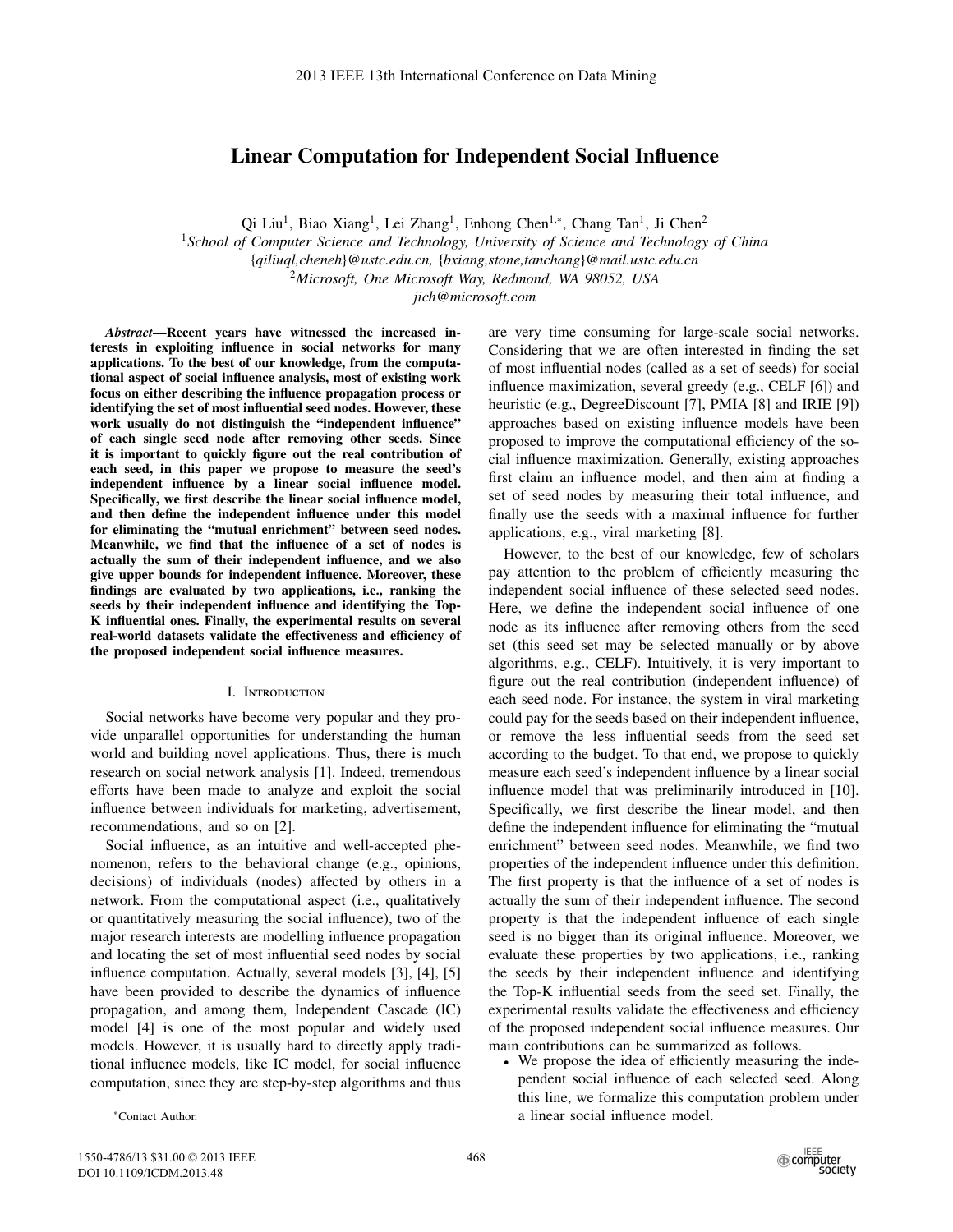- We provide two properties for the defined independent influence: the influence of a set of nodes is the sum of their independent influence; each node's original influence is the upper bound of its independent influence.
- The extensive experiments demonstrate that linear computation could efficiently and effectively rank the seeds by their independent influence, and the upper bounds could be used for quickly finding the nodes with the highest independent influence from the seed set.

The rest of this paper is organized as follows. Section II introduces the related work. In Section III, we present the linear social influence model and the measurement of independent social influence in detail. Section IV first demonstrates the two properties of the independent influence, and then applies independent influence for two applications. In Section V, we show the experimental results. Finally, Section VI concludes this paper.

#### II. Related Work

Several different kinds of research issues have been proposed in the context of social influence analysis [2]. The first issue is the measurement of the influence between two neighbor nodes in a social network. For instance, Anagnostopoulos et al. [11] differentiate social influence from homophily or confounding variables by proposing the shuffle test and edge reversal test. Goyal et al. [12] propose a model to learn the probabilities on social edges from a log of actions by the users. Moreover, Steeg et al. [13] introduce content transfer, an information-theoretic measure with a predictive interpretation to directly quantify the strength of the influence effect of one social user's content on another's.

The second and a central problem is to describe the dynamics of influence propagation in social networks [3], [4], [5], [14], [8], [15]. Among existing models, the idea of Independent Cascade (IC) model [4] and Linear Threshold (LT) model [5] are widely used. For instance, in IC model, the activated/influenced nodes have a single chance to influence their neighbors independently with a probability. This iterative propagation process will not stop until there is no newly influenced node. The IC model where each link shares the same propagation probability is called the Uniform IC Model, and the one with edge weights is called the Weighted Cascade (WC) Model [16]. Researchers have proved that the influence spread (i.e., the expected number of nodes that will be influenced) computation under IC model is #P-hard [8]. As an alternative, Monte-Carlo simulation, which is verytime-consuming, is employed to approximately calculate influence. Recently, Yang et al. propose *GS* (*Gauss*−*S eidel*) algorithm for quick approximation of influence spread under IC model by solving a linear system [17].

The third research goal is to apply social influence and social influence models to the real applications. For instance, by exploiting social influence, Li et al. propose IPRank algorithm for ranking both individuals and groups [18], and



Yang et al. design a recommendation to provide guidance for a social user to systematically approach his friending target [19]. Actually, one of the most important application for social influence is viral marketing, and the research problem can be summarized as finding a set of seed nodes which will influence the maximal number of individuals in the social network for maximizing the word-of-mouth propagation of one product. Along this line, both greedy and heuristic approaches have been proposed. For instance, for finding a set of nodes for social influence maximization, Leskovec et al. design the cost-effective lazy forward (CELF) optimization [6] by taking advantage of submodularity property to reduce the number of searched nodes, and Chen et al. propose both the Degree Discount heuristic and the Maximum Influence Path heuristic exploiting the local structures of each node [7], [8]. However, to the best of our knowledge, the problem of measuring the independent social influence of each selected seed remains pretty much open.

### III. Independent Social Influence

In this section, we first introduce the linear social influence model [10] which is both tractable and efficient. Then, we define the independent influence under this model.

Assume that  $G = (V, A, T)$  is a network (as shown in Figure 1), where  $V = \{1, 2, ..., n\}$  is the node set and edge set *A* represents all the connections between nodes.  $T =$  $[t_{ij}]_{n*n}$  is a transmission matrix for influence propagation,  $t_{ij}$ represents the propagation probability from node *i* to node *j*. If there is an edge from *j* to *i* in *A* (i.e., *j* trusts *i*), then  $t_{ij} > 0^1$ , otherwise  $t_{ij} = 0$ . Since learning the non-zero  $t_{ij}$  [12] is beyond the scope of this paper, we assume they are known and usually  $\sum_{i}^{n} t_{ij} \le 1$  [17]. Here, *G* is assumed to be directed, as influence propagation is specific to direction in the most general case  $[14]<sup>2</sup>$ . For better illustration, Table I shows some other math notations used in this paper.

### *A. Linear Social Influence Model*

**Formulation.** In the literature of influence propagation, there are two well-known assumptions  $[4]$ ,  $[5]$ :  $(1)$  if one is the initiator of something (e.g. opinion), he/she will spread that with 100% probability; (2) otherwise, this probability will depend on his/her neighbors' influence. Following them, we could propose an influence model as:

<sup>&</sup>lt;sup>1</sup>If *j* trusts *i*, then *i* influence *j*.

 $2$ The proposed techniques can be applied to undirected networks.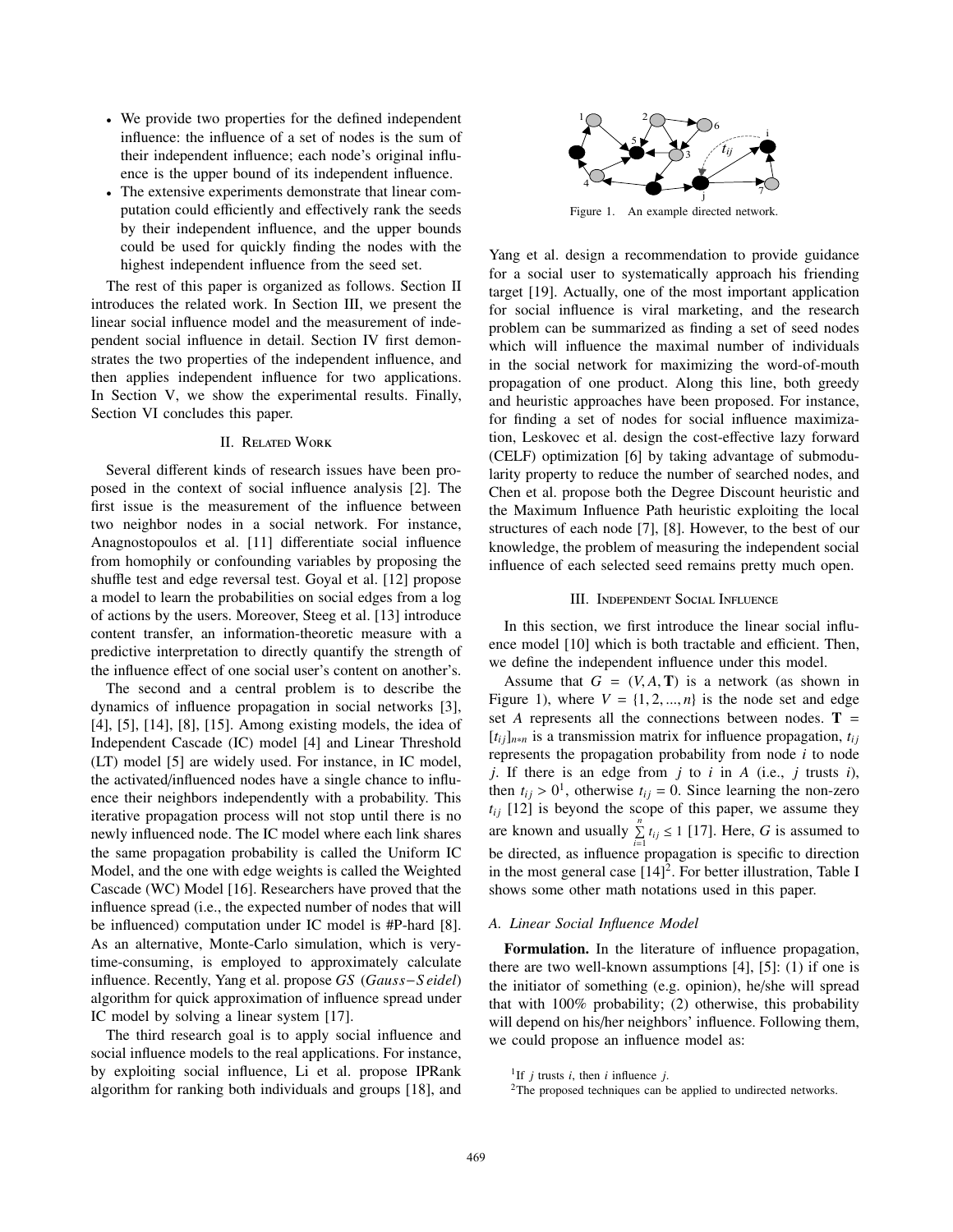Table I Several important mathematical notations.

| <b>Notations</b>                                                                                                                                                                                                                                                                                                                                                                         | Description                                                                                                   |
|------------------------------------------------------------------------------------------------------------------------------------------------------------------------------------------------------------------------------------------------------------------------------------------------------------------------------------------------------------------------------------------|---------------------------------------------------------------------------------------------------------------|
| $f_{i\rightarrow j}$                                                                                                                                                                                                                                                                                                                                                                     | influence from node $i$ to $j$                                                                                |
| $f_{i\rightarrow T}$                                                                                                                                                                                                                                                                                                                                                                     | total influence from $i$ to the nodes in set $T$                                                              |
|                                                                                                                                                                                                                                                                                                                                                                                          | influence vector for node <i>i</i>                                                                            |
| $\int_{d_j}$                                                                                                                                                                                                                                                                                                                                                                             | parameter, the damping coefficient of node j                                                                  |
| $v_i$                                                                                                                                                                                                                                                                                                                                                                                    | vector, $v_{i,i}$ is used to guarantee $f_{i\rightarrow i} = 1$                                               |
| P                                                                                                                                                                                                                                                                                                                                                                                        | represents $(I - dT')^{-1}$ , with each                                                                       |
|                                                                                                                                                                                                                                                                                                                                                                                          | entry $p_{ij}$ , each column $P_{ij}$                                                                         |
| $\pmb{p}$                                                                                                                                                                                                                                                                                                                                                                                | vector, where $p_i = \sum p_{ki}$                                                                             |
| $S \setminus \{i\}$                                                                                                                                                                                                                                                                                                                                                                      | the nodes in S where node $i$ is excluded                                                                     |
|                                                                                                                                                                                                                                                                                                                                                                                          | influence from node <i>i</i> to <i>j</i> (independent from other nodes in $S$ )                               |
|                                                                                                                                                                                                                                                                                                                                                                                          | independent influence from $i$ to the nodes in set $T$                                                        |
|                                                                                                                                                                                                                                                                                                                                                                                          | independent influence vector for node i                                                                       |
| $\begin{array}{c}\n\begin{array}{c}\n\chi(\mathfrak{c}) \\ \chi(\mathfrak{c})\n\end{array} \\ \begin{array}{c}\n\chi(\mathfrak{c}) \\ \chi(\mathfrak{c})\n\end{array} \\ \begin{array}{c}\n\chi(\mathfrak{c}) \\ \chi(\mathfrak{c})\n\end{array} \\ \begin{array}{c}\n\chi(\mathfrak{c}) \\ \chi(\mathfrak{c})\n\end{array} \\ \chi^{\mathcal{S}}\setminus\{\mathfrak{c}\}\n\end{array}$ | vector, $i \in S$ and $v_{1i}^{S \setminus \{i\}}$ is used to guarantee $f_{i \to i}^{S \setminus \{i\}} = 1$ |
|                                                                                                                                                                                                                                                                                                                                                                                          | matrix, removing the rows and columns                                                                         |
| $\mathbf{T}_{\overline{S^{i}S^{i}}}$                                                                                                                                                                                                                                                                                                                                                     | corresponding to the members in $S \setminus \{i\}$ from <b>T</b>                                             |
| Г                                                                                                                                                                                                                                                                                                                                                                                        | entry $\Gamma_{ii}$ , each column $\Gamma_{ii}$                                                               |

*Definition 1:* Denote the influence from node *i* to *j* by  $f_{i\rightarrow j}$ , then

$$
f_{i \to i} = 1, \tag{1}
$$

$$
f_{i \to j} = d_j \sum_{k \in N_j} t_{kj} f_{i \to k}, \quad \text{for } j \neq i,
$$
 (2)

where  $N_j = \{j_1, j_2, \ldots, j_m\}$  is *j*'s trust-friends set (i.e.,  $\forall k \in N_j$ , there is a connection  $(j, k) \in A$ ). The major difference of this definition from the traditional models is that we assume the influence flowing to node *j* is proportional to the linear combination of the influence to *j*'s neighbors (see Equation (2)). Thus, the computation of influence will be in a linear efficient way. Here, the parameter  $d_i$  is the damping coefficient of  $j$  for the influence propagation<sup>3</sup>. It locates in range [0, 1], and the smaller  $d_i$  is, the more influence will be blocked by node *j*. For simplicity, we choose the same *d* for each node. Similarly, we denote  $f_{i\rightarrow T} = \sum$  $\sum_{j \in T} f_{i \to j}$  as the influence spread from node *i* to a set of nodes *T*; that is, it stands for the total influence to the entire network if  $T = V$ .

**Influence Computation.** Under the above model definition, we can solve the influence spread vector  $f_i$  =  $[f_{i\rightarrow 1}, f_{i\rightarrow 2},...f_{i\rightarrow n}]'$  for each node *i* as follows. First, we can rewrite Equation (1) and Equation (2) as

$$
\mathbf{f}_i = d\mathbf{T}' \mathbf{f}_i + \mathbf{v}_i = (\mathbf{I} - d\mathbf{T}')^{-1} \mathbf{v}_i
$$
 (3)

$$
= \mathbf{P} \mathbf{v_i}, \tag{4}
$$

where  $v_i = [0, 0, ..., v_{i,i}, ...0]'$  is a vector with only the *i*-th entry  $v_{i,i}$  nonzero; that is,  $v_{i,i}$  should be equal to a number to guarantee  $f_{i\to i} = 1$  as described in Equation (1). In this equation,  $(I - dT')$  is invertible because its transpose is strictly diagonally dominant, and  $n * n$  matrix  $P = (I - dT')^{-1}$ . As ν**<sup>i</sup>** is a vector with only ν**i**,*<sup>i</sup>* nonzero, Equation (4) could be rewritten as  $\mathbf{f}_i = v_{i,i} \mathbf{P}_{i}$ . Specifically,  $f_{i \to i} = v_{i,i} p_{ii}$ , with Equation (1), we could get

$$
\mathbf{v}_{\mathbf{i},i} = \frac{1}{p_{ii}}, \quad \text{and thus,} \quad \mathbf{f}_i = \frac{\mathbf{P}_{\cdot i}}{p_{ii}}.\tag{5}
$$

 $3$ Which is similar to that in PageRank [20].

Since **P** is a positive definite matrix,  $p_{ii} > 0$ . Then, the total influence from node *i* to the entire network *G* should be

$$
f_{i \to V} = \mathbf{f}'_i \mathbf{e} = \sum_{j=1}^n f_{i \to j} = \frac{1}{p_{ii}} \sum_{j=1}^n p_{ji} = \frac{p_i}{p_{ii}},
$$
 (6)

where  $p_i = (\mathbf{P}_{i})' \mathbf{e} = \sum_{i=1}^{n}$  $\sum_{j=1}^{n} p_{ji}$ . Given parameter *d*, and the influence transmission matrix **T**, to get the influence vector  $f_i$ , we only need to compute the *i*-th column of  $P(P_i)$ , which can be computed in  $O(|A|)$  since  $\mathbf{P}^{-1}\mathbf{P}_{i} = \mathbf{e}_{i}$  is a linear system and it satisfies the Gauss-Seidel condition. The computation process is shown in Algorithm 1, where the i-th entry in  $e_i$  $(e_{i,j})$  is 1, otherwise, 0.

| <b>Algorithm 1:</b> Gauss-Seidel: $(I - dT')P_i = e_i$ for $P_i$                                                                                                                        |
|-----------------------------------------------------------------------------------------------------------------------------------------------------------------------------------------|
| <b>input</b> : $\mathbf{T}, d, i$                                                                                                                                                       |
| output: $\mathbf{P}_{i}=[p_{1i},,p_{ni}]$ : the i-th column of <b>P</b> .                                                                                                               |
| for $(j=0; j < n; j++)$ do                                                                                                                                                              |
| $\left  \rho_{ii}^{(0)} = 0; \right /\text{Initialization}$                                                                                                                             |
| $iter=0$ :                                                                                                                                                                              |
| while NOT-Converge do                                                                                                                                                                   |
|                                                                                                                                                                                         |
| <b>for</b> $(j=0;j < n;j++$ ) <b>do</b><br>$p_{ji}^{(iter+1)} = (\mathbf{e}_{i,j} + \sum_{k=1}^{j-1} dt_{kj} p_{ki}^{(iter+1)} + \sum_{k=j+1}^{n} dt_{kj} p_{ki}^{(iter)});$<br>iter++; |
|                                                                                                                                                                                         |
| return $P_{ij}$                                                                                                                                                                         |

**Relationships with Traditional Models.** Actually, in this paper, we use a specialization of the linear influence model proposed in [10] with the prior probability  $\alpha_i = 1$  for each node, and this linear model has close relationship with the traditional ones. For instance, it is easy to prove that the linear approximation method for the IC model [17] is actually a specialization of our linear model when  $d =$ 1. Also, the non-linear stochastic model [14] can be well approximated by this model when  $d \in (\frac{1}{2}, 1]$ . Finally, it is worth noting that both PageRank and our model are random walk based methods, while in PageRank  $f_{i\rightarrow i} = p_{ii}$  (a value for quick computation) rather than 1, and the detailed proof and explanations could be found in [10].

### *B. Independent Social Influence Computation*

**Definition.** One drawback when applying the influence model illustrated in Section III-A is that it does not consider the "mutual enrichment" and "influence overlap" of different nodes. For instance, in a scientific collaboration network, if node (researcher) *i* is a close collaborator of *j*, and *j* is one of the most influential researcher in the network. Though *i* has limited influence herself, with the help of *j* (i.e., some of *j*'s influence will flow to *i*), the computed influence of *i* will be much higher than its real value.

However, it seems hard to compute the real independent influence, since influence is always spread with the help of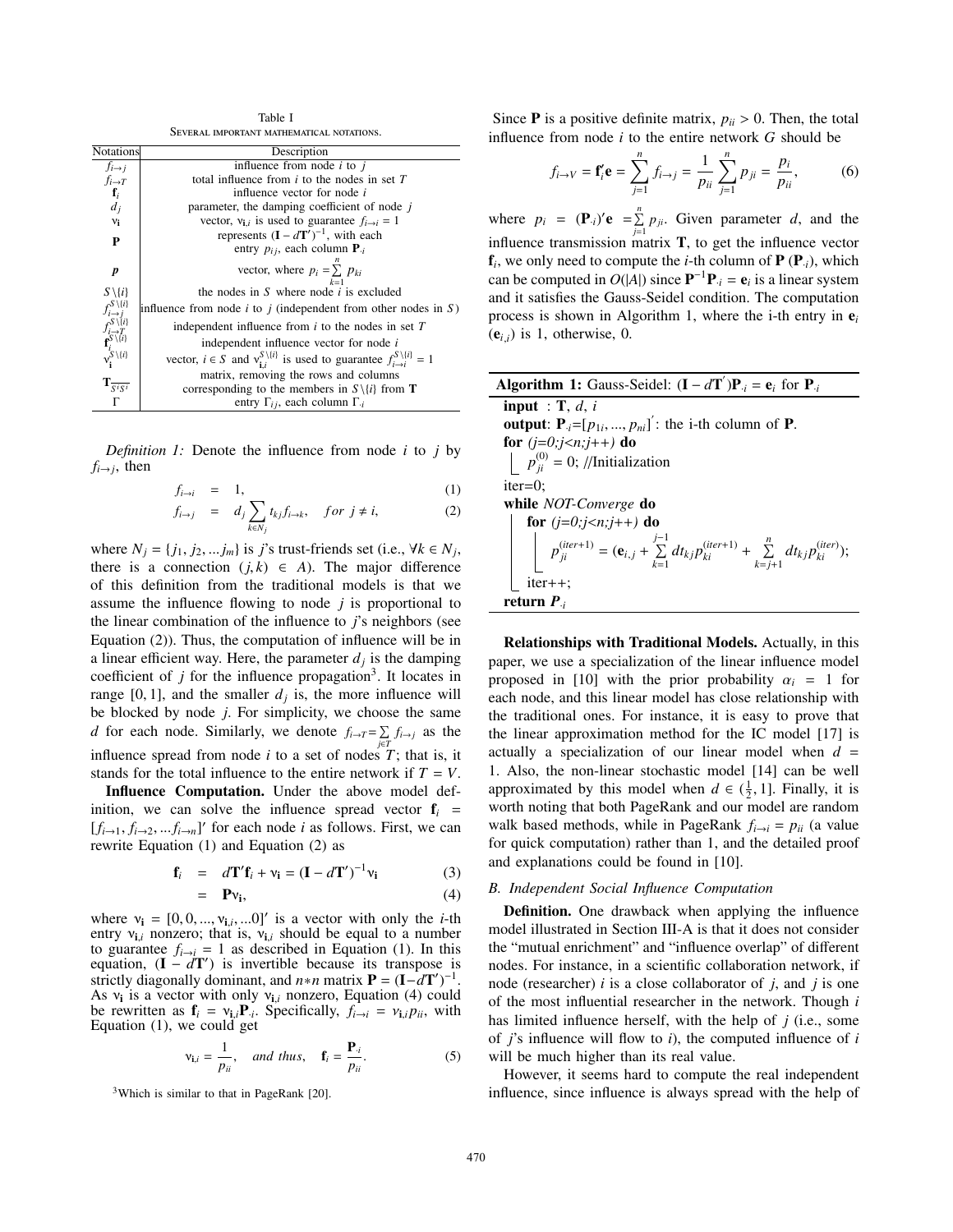others. Even though, given a node set *S* and a node  $i \in S$ , it is still possible to evaluate the independent influence  $f_{i \to j}^{S \setminus \{i\}}$ from node *i* to *j*, independent from other nodes in *S* , i.e.,  $S \setminus \{i\}$ . Based on the linear model, it could be defined as:

*Definition 2:* Denote the independent influence from node *i* to *j* (independent from other nodes in *S*, and  $i \in S$ ) by  $f_{i \to j}^{S \setminus \{i\}}$ , then

$$
f_{i \to i}^{S \setminus \{i\}} = 1, \tag{7}
$$

$$
f_{i \to j}^{S \setminus \{i\}} = 0, \quad j \in S \& j \neq i,
$$
 (8)

$$
f_{i \to j}^{S \setminus \{i\}} = d \sum_{k \notin S} t_{kj} f_{i \to k}^{S \setminus \{i\}}, \quad j \notin S. \tag{9}
$$

From this definition we can see that  $f_{i \to j}^{S \setminus \{i\}}$  is essentially the influence of *i* when other nodes of *S* are "removed" from the network, i.e., these nodes stop receiving and forwarding the information from *i*. Similarly, the independent influence spread from node *i* to a set of nodes *T* could be denoted as  $f_{i \to T}^{S \setminus \{i\}} = \sum_{i \in I}$  $\sum_{j\in T} f_{i\to j}^{S\setminus\{i\}}$ .

**Independent Influence Computation.** Similar to the influence computation illustrated in Section III-A, the independent influence spread vector  $\mathbf{f}_{i}^{S \setminus \{i\}} = [f_{i \to 1}^{S \setminus \{i\}}, f_{i \to 2}^{S \setminus \{i\}}, \dots, f_{i \to n}^{S \setminus \{i\}}]^T$ for node *i* could be computed as follows. First, we rewrite the equations in Definition 2 and have

$$
\mathbf{f}_{i}^{S\setminus\{i\}} = (\mathbf{I} - d\mathbf{T}'_{\overline{S^i S^i}})^{-1} \mathbf{v}_{\mathbf{i}}^{S\setminus\{i\}},\tag{10}
$$

<sup>4</sup>where  $\mathbf{T}_{\overline{S^iS^i}}$  is the matrix reduced from **T** by removing it's rows and columns corresponding to the members in  $S \setminus \{i\}$ , and  $v_i^{S \setminus \{i\}} = [0, 0, ..., v_{i,i}^{S \setminus \{i\}}, ...0]$  is a vector with only the *i*-th entry  $v_{i,i}^{S \setminus \{i\}}$  nonzero, i.e.,  $v_{i,i}^{S \setminus \{i\}}$  should be equal to a number to guarantee  $f_{i\to j_0}^{S\setminus\{i\}} = 1$ . We could find Equation (10) is similar to Equation  $(3)$ , and thus independent influence can be solved in the same way as shown in Section III-A. Specifically, if we denote  $\Gamma = (\mathbf{I} - d\mathbf{T}'_{S/S})^{-1}$ , then

$$
\mathbf{v}_{\mathbf{i},i}^{S\setminus\{i\}} = \frac{1}{\Gamma_{ii}}, \quad \text{and thus,} \quad \mathbf{f}_{i}^{S\setminus\{i\}} = \frac{\Gamma_{\cdot i}}{\Gamma_{ii}}, \tag{11}
$$

$$
f_{i\to V}^{S\backslash\{i\}} = (\mathbf{f}_i^{S\backslash\{i\}})' \mathbf{e} = \sum_{j\in V-S} f_{i\to j}^{S\backslash\{i\}} = \frac{1}{\Gamma_{ii}} \sum_{j\in V-S} \Gamma_{ji}.
$$
 (12)

### IV. Properties and Applications

In this section, we first demonstrate two properties of the proposed independent influence. With the help of these properties, we then apply independent influence to two possible applications.

#### *A. Properties*

**Total Influence and Independent Influence.** Following the definition in Section III-A, total influence spread from a node set *S*<sup>5</sup> to the network is  $f_{S\rightarrow V} = \sum$  $\sum_{k \in V} f_{S \to k}$ , and the influence spread vector  $\mathbf{f}_S = [f_{S\rightarrow 1}, f_{S\rightarrow 2},...f_{S\rightarrow n}^{\text{new}}]$ ' could be solved by

$$
\mathbf{f}_S = d\mathbf{T}'\mathbf{f}_S + \mathbf{v}_S = (\mathbf{I} - d\mathbf{T}')^{-1}\mathbf{v}_S \tag{13}
$$

$$
= \mathbf{P}v_{\mathbf{S}}, \tag{14}
$$

where  $v_S = [0, 0, ..., v_{S,i}, ...0]'$  is a vector with only the entries  $v_{S,i}$  ( $i \in S$ ) nonzero; that is,  $v_{S,i}$  should be equal to a number to guarantee  $f_{S\to i} = 1$ . Equation (14) could be solved the same as Equation (4). In this way, a single influence value  $f_{S \to V}$  is output, but it can not distinguish the contribution from each single node in *S* .

Actually, by the following theorem, we could find that this total influence  $(f_{S\to V})$  is the sum of each single node's independent influence ( $\Sigma$  $\sum_{i\in S} f_{i\to V}^{S\setminus\{i\}}$ 

*Theorem 1:* For 
$$
\forall k \in V
$$
,  $f_{S \to k} = \sum_{i \in S} f_{i \to k}^{S \setminus \{i\}}$  and thus  $f_{S \to V} = \sum_{i \in S} f_{i \to V}^{S \setminus \{i\}}$ .

*Proof:* First, we define an auxiliary function as  $g(a)$  =  $[g_1(\mathbf{a}), g_2(\mathbf{a}), ...g_n(\mathbf{a})]$ , where  $\mathbf{a} = [a_1, a_2, ..., a_{|\mathcal{S}|}]$  and

$$
g_i(\mathbf{a}) = a_i, \qquad i \in S, \tag{15}
$$

$$
g_j(\mathbf{a}) = d \sum_{k=1} t_{kj} g_k(\mathbf{a}), \quad j \notin S,
$$
 (16)

From Appendix 1, we could prove that  $g(a + b) = g(a) +$ **g**(**b**) and  $g_k(\mathbf{a} + \mathbf{b}) = g_k(\mathbf{a}) + g_k(\mathbf{b})$ , where **b** is another vector with size equals to  $|S|$ .

In the following, denote  $\mathbf{e} = \begin{bmatrix} 1, 1, ..., 1 \end{bmatrix}$  as a vector with |*S* | entries. Also, we choose another |*S* | vectors with sizes equal to |*S* |, e.g.,  $e_1 = [1, 0, ..., 0]$ <sup>'</sup>,  $e_2 = [0, 1, ..., 0]$ <sup>'</sup> and  $e_{|S|} =$  $[0, 0, ..., 1]$ . Thus,  $\mathbf{e} = \mathbf{e}_1 + \mathbf{e}_2 + ... + \mathbf{e}_{|S|}$ . In this way,  $\mathbf{g}(\mathbf{e}) =$  $g(e_1) + g(e_2) + ... + g(e_{|S|})$  and  $g_k(e) = g_k(e_1) + g_k(e_2) + ... + g_k(e_{|S|})$  $g_k(\mathbf{e}_{|S|}).$ 

According to the definition,  $g_k(\mathbf{e}) = f_{S \to k}$  and  $g_k(\mathbf{e}_i) =$  $f_{i\to k}^{S\setminus\{i\}}$ . Thus,  $f_{S\to k} = \sum_{i\in S}$  $\sum_{i \in S} f_{i \to k}^{S \setminus \{i\}}$  holds.

Since 
$$
f_{S \to V} = \sum_{k \in V} f_{S \to k}
$$
, we could get  
\n
$$
f_{S \to V} = \sum_{k \in V} \sum_{i \in S} f_{i \to k}^{S \setminus \{i\}} = \sum_{i \in S} \sum_{k \in V} f_{i \to k}^{S \setminus \{i\}} = \sum_{i \in S} f_{i \to V}^{S \setminus \{i\}}.
$$

**Upper Bounds.** Given node set *S* , we find that the independent influence for each node *i* ( $f_{i\to V}^{S\setminus\{i\}}$ , *i* ∈ *S*) is no bigger than its original influence  $(f_{i\rightarrow V})$ , and the original influence is no bigger than  $p_i = \sum_{i=1}^{n}$  $\sum_{k=1} p_{ki}$ .

*Theorem 2:*  $f_{i\to V}^{S\setminus\{i\}} \le f_{i\to V} \le p_i$ *Proof:* First, let us prove  $f_{i \to V}^{S \setminus \{i\}} \le f_{i \to V}$  by  $f_{i \to j}^{S \setminus \{i\}} \le f_{i \to j}$ for  $\forall j \in V$ . From Definition 1, there is

$$
f_{i \to j} = 1
$$
  
\n
$$
f_{i \to j} = d \sum_{k \in N_j} t_{kj} f_{i \to k}, \quad \text{for } j \neq i.
$$

<sup>5</sup>Here is a node set but a single node.

<sup>&</sup>lt;sup>4</sup>Note that the dimension of both  $\mathbf{f}_{i}^{S \setminus \{i\}}$  and  $v_i^{S \setminus \{i\}}$  can be viewed as  $n - |S| + 1$ , since for  $\forall j \in S$  *and*  $j \neq i$ ,  $f_{i \to j}^{S \setminus \{i\}} = 0$  and  $v_{i,j}^{S \setminus \{i\}} = 0$ .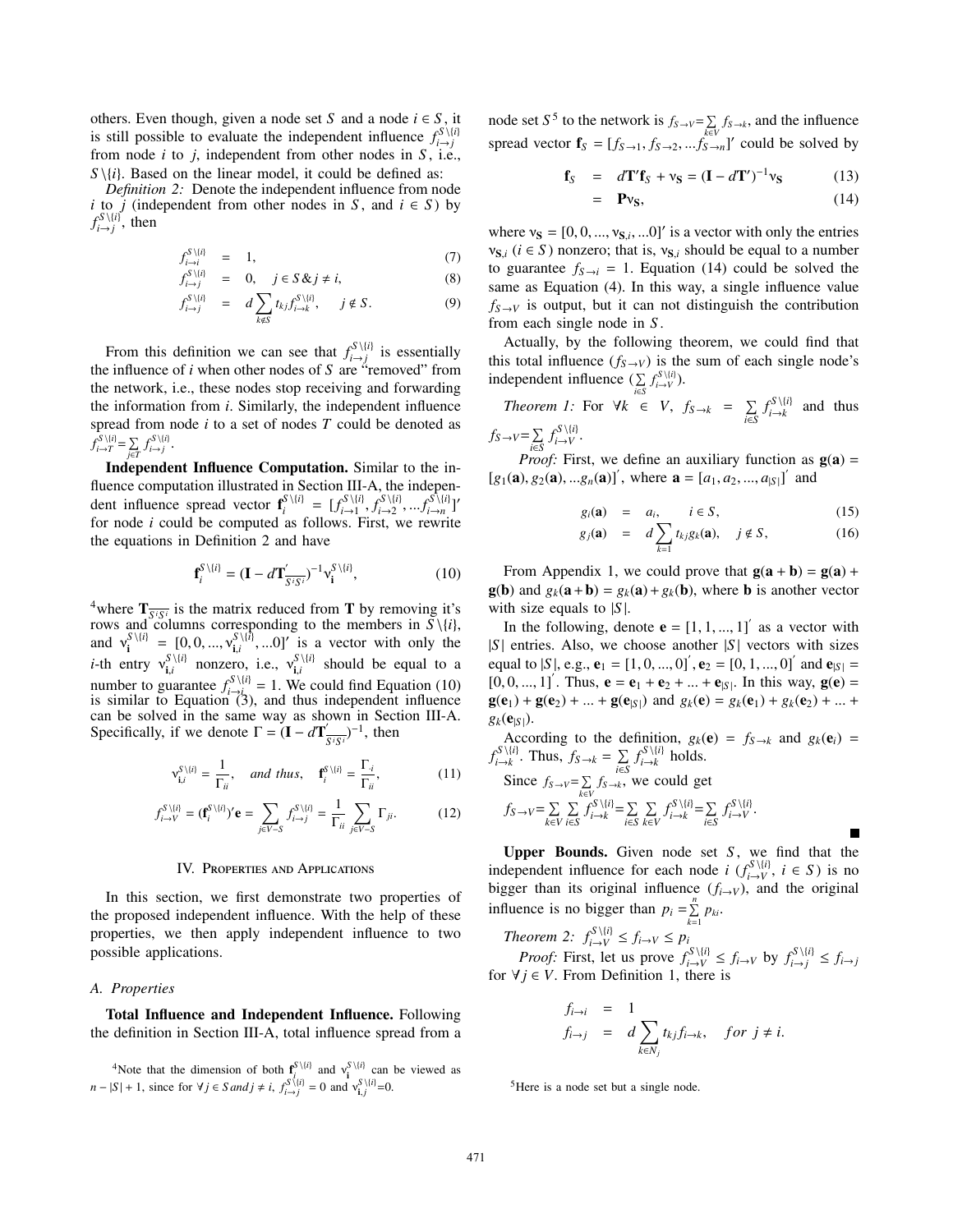which could be transformed into the following equivalent formation

$$
f_{i \to i} = 1,
$$
  
\n
$$
f_{i \to j} = d \sum_{l \in N_j} t_{lj} f_{i \to l} = a_j, \quad \text{for } j \in S \& j \neq i,
$$
  
\n
$$
f_{i \to k} = d \sum_{l \in N_k} t_{lk} f_{i \to l}, \quad \text{for } k \notin S,
$$

where  $a_j$  must be a number no less than 0 (for *d*,  $t_{lj}$  and  $f_{i\rightarrow l}$ are all no less than 0). Following the notations in Theorem 1, there is  $\mathbf{f}_i = \mathbf{g}(\mathbf{a}_i)$ , where  $\mathbf{a}_i = [a_1, a_2, ... a_i = 1, ... a_{|S|}]^{6}$ .

Meanwhile,  $\mathbf{f}_i^{\mathcal{S}\setminus\{i\}} = \mathbf{g}(\mathbf{e}_i)$ . Then, we have

 $f_i = f_i^{S \setminus \{i\}} + (g(a_i) - g(e_i)) = f_i^{S \setminus \{i\}} + g(a'_i)$ , where  $a'_i =$ **a**<sub>*i*</sub> − **e**<sub>*i*</sub> = [*a*<sub>1</sub>, *a*<sub>2</sub>, ...*a*<sub>*i*</sub> = 0, ...*a*<sub>|*S*|</sub>]<sup>'</sup> ≥ **0**. Since **g**(**a**<sup>'</sup><sub>*i*</sub>) ≥ **g**(**0**) = **0**,  $\mathbf{f}_i \geq \mathbf{f}_i^{S \setminus \{i\}}$ .

That is  $\forall j \in V$ ,  $f_{i \to j} \geq f_{i \to j}^{S \setminus \{i\}}$  holds.

Second,  $f_{i\rightarrow V} \leq p_i$  can be proved in the following way. By Equation (4), we have  $\mathbf{P}^{-1}\mathbf{f}_i = (\mathbf{I} - d\mathbf{T}')\mathbf{f}_i = v_i$ . Thus  $1 - d \sum_{k \neq i} t_{ki} f_{i \to k} = v_{i,i}.$ 

Since both  $t_{ki} \geq 0$  and  $f_{i\to k} \geq 0$ , we can get  $v_{i,i} \leq 1$ . Meanwhile, as  $f_{i\to k} = p_{ki}v_{i,i}, f_{i\to k} \leq p_{ki}.$ 

Thus,  $f_{i\rightarrow V} = \sum_{i=1}^{n}$  $\sum_{k=1}$   $f_{i\to k} \leq p_i$  holds. In this way,  $f_{i \to V}^{S \setminus \{i\}} \le f_{i \to V} \le p_i$  holds.

## *B. Applications*

Given a set of seed nodes *S* (e.g., the seeds selected by CELF [6] or PMIA [8] for viral marketing), we could evaluate the proposed independent influence computation by a number of applications. With the help of the above two properties, in this paper, we choose two of the most important and intuitive ones: rank the seeds based on their independent influence, and quickly find the Top-K influential seed nodes from *S* .

**Seeds Ranking.** From Theorem 1, we can see that the influence of set *S* is actually the sum of each node's independent influence, which means the system or the agent could figure out the real influence contribution of each selected seed. Thus, the system can rank and pay the seeds based on their independent influence, or further remove the ones which borrow lots of influence from other seeds in current seed set.

Specifically, these independent influence could be computed by Equation (11) and Equation (12). Let's take the node *i* ∈ *S* as an example. For computing *i*'s independent influence, we first compute the  $v_{i,i}^{S \setminus \{i\}}$  and  $f_i^{\overline{S} \setminus \{i\}}$  in Equation (11) by the Gauss-Seidel method, which is similar to Algorithm 1 in *O*(|*A*|) except that we will solve  $(\mathbf{I} - d\mathbf{T}'_{S/S})\mathbf{F}_{i} = \mathbf{e}_{i}$  at this time. Then, the independent influence of *i*,  $f_{i\to V}^{S\setminus\{i\}}$ , could be summarized by Equation (12). Under the linear definition, the above procedure could be run for all the nodes in S in

 $O(|S||A|)$ . Finally, we can better understand each seed, e.g., by ranking them based on their independent influence.

**Top-K Influential Seeds Identification.** In some scenarios, the seed set *S* is usually very large, and at this time we are more interested in the seeds at both ends, i.e., finding the Top-K or Bottom-K independent influential seeds from *S* . Actually, in this paper, we focus on quickly identifying the Top-K influential seeds, and leave the Bottom-K identification problem for future work.

The most straightforward way to select the Top-K influential seeds is computing the independent influence for each seed, and then ranking them. However, as illustrated before, this will take  $O(|S||A|)$  for our linear definition, and much more time consuming for IC model. Luckily, Theorem 2 provides two upper bounds for independent influence, and one of them can be used to develop an efficient algorithm. Specifically, the vector  $p = P'e = [p_1, ..., p_n]'$  contains the upper bounds (e.g.,  $p_j$ ) for all the seeds<sup>7</sup>, and it could be finished in  $O(|A|)$  by the Gauss-Seidel method. This computation is also similar to Algorithm 1 except that we will solve

$$
(\mathbf{I} - d\mathbf{T})\mathbf{p} = \mathbf{e},\tag{17}
$$

as  $(\mathbf{P}')^{-1}\mathbf{p} = \mathbf{e}$  and  $\mathbf{P} = (\mathbf{I} - d\mathbf{T}')^{-1}$ . It is worth noting that the computation of PageRank values follows the same procedure and time complexity.

Then, these upper bounds are used to save computations, and the entire framework is shown in Algorithm  $2^8$ . In a nutshell, if we only have to compute the independent influence value for *N* seeds (i.e., we have to search for *N* candidate nodes), the time complexity of Algorithm 2 is  $O((N+1)|A|)$ . From the experiments, we can see that usually  $N \ll |S|$  when *K* is small, which means our upper bounds are effective.

### V. Experimental Results

In this section, we provide empirical validation on several networks. Specifically, we demonstrate: 1) Two case studies, which illustrate that it is important to distinguish the independent influence of each node *i* by removing other seeds i.e.,  $S \setminus \{i\}; 2$ ) The effectiveness and efficiency of our method on ranking the seeds by independent influence computation; 3) The effectiveness of our upper bound for quickly identifying the Top-K influential seeds (i.e., Algorithm 2).

### *A. Experimental Setup*

We conduct experiments on the following five datasets:

- **MovieLens** is a movie consumption network [21] that we constructed from the MovieLens dataset<sup>9</sup>;
- **Polblogs** is a network showing the links between politician blogs [22];

<sup>&</sup>lt;sup>6</sup>Without loss of generality, we set  $S = \{1, 2, ...\mid S\}$ .

<sup>7</sup>Actually, the upper bounds of other nodes can be also computed.

<sup>&</sup>lt;sup>8</sup>This way of using upper bounds is similar to that in [10].

<sup>9</sup>http://www.grouplens.org/node/73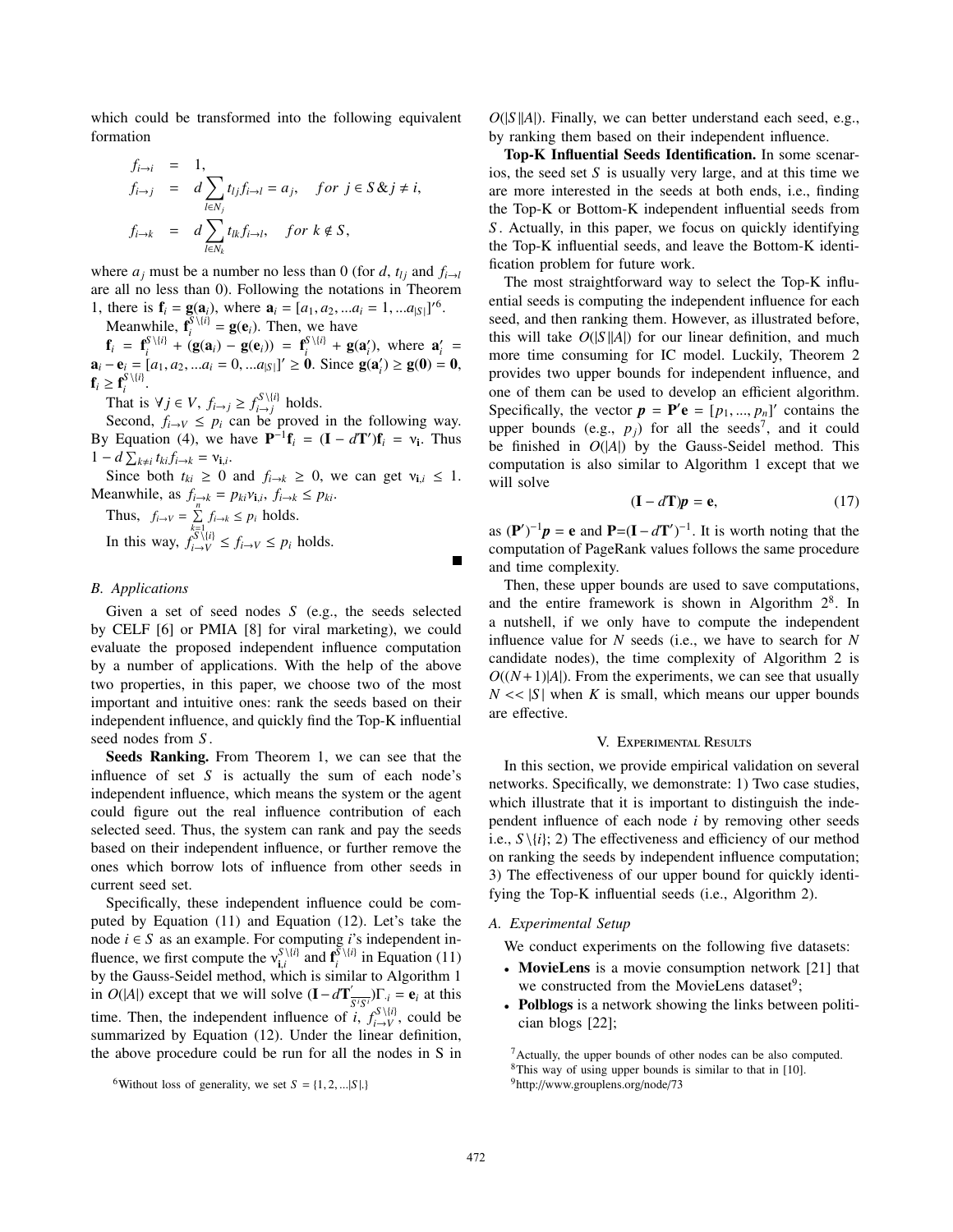**Algorithm 2:** Top-K Independent Influential Seeds Identification

 $i$ **input** :  $G = (V, A, T)$ ; *d* is the damping factor; *S* is the given set of seed nodes; *K* is number of the most influential seeds. **output**:  $S_K$ : Top-K independent influential seeds.  $S_K = \emptyset;$ Compute  $p = [p_1, ..., p_n]'$  in  $O(|A|)$ ; //*Equation* (17) **for** *each node i in S* **do**  $U_i = p_i$ ; // *Upper bound I IsBound<sub>i</sub>* =  $True;$ **while**  $|S_K| < K$  **do** Find node *i* with the biggest  $U_i$  in  $S$ ; **if**  $IsBound_i == True$  **then** Compute  $f_{i\to k}^{S\setminus\{i\}} = \frac{\Gamma_{ki}}{\Gamma_{ii}}$  for all *ks* in *O*(|*A*|);  $\sqrt{\text{Solve}}$  (**I** −  $d\mathbf{T}' \frac{1}{S^i S^i}$ )**Γ**·*i* = **e***i* by Algorithm 1  $U_i = f_{i \to V}^{S \setminus \{i\}}$ ; //*Equation (12)*  $I$ *sBound<sub>i</sub>* = *False*; **else**  $\mathbf{S}_K = \mathbf{S}_K \cup i;$  $U_i =$ **MINIM**; //*E.g.*, 0 **return**  $S_K$ ;

| STATISTICS OF FIVE NETWORKS. |                                           |        |         |                |                   |  |  |  |  |  |
|------------------------------|-------------------------------------------|--------|---------|----------------|-------------------|--|--|--|--|--|
| <b>Networks</b>              | MovieLens Polblogs DBLP-DM Epinion Amazon |        |         |                |                   |  |  |  |  |  |
| #Nodes                       | 1,682                                     | 1.490  | 53.872  | 75.879 262.111 |                   |  |  |  |  |  |
| #Edges/Arcs   312,400        |                                           | 19.090 | 160.968 |                | 508.837 1.234.877 |  |  |  |  |  |

- **DBLP-DM** is a scientific collaboration network from  $DBLP<sup>10</sup>$ . We select the research papers published before Jan. 2013 in several typical top-ranked journals (e.g., DMKD,TKDE) and conferences (e.g., KDD, ICDM, SDM) in data mining, and the authors are used as nodes to construct the scientific collaboration network;
- **Epinion**<sup>11</sup> is a who-trust-whom online social network of a general consumer review site Epinions.com;
- **Amazon**<sup>12</sup> is a co-purchase network of the products from Amazon.com.

Some basic statistics about these directed networks are given in Table II. Note that we use MovieLens and Polblogs mainly for case studies, since they are comparably small and the time-consuming greedy algorithm CELF could be finished quickly. For experiments, the transmission matrix **T** is set the same as the transmission matrix of WC model [16], i.e.,  $t_{ij}$  on edge(*j*, *i*) equals to  $\frac{Weight(\mathcal{A}_{ji})}{Output(j)}$ .

**Benchmark Methods.** In the following, we call our method as **Linear**, and we compare Linear with several benchmark methods:

- **Degree** measures the independent influence based on the node's degree or its DegreeDiscount value [7]. Each time the best result of these two metrics are chosen for comparison.
- **InfluenceRank** is a method recently proposed in [9], where the independent influence is measured by the InfluenceRank value.
- **PageRank** [20] measures the independent influence of each node by the independent PageRank value.

For computing the independent influence, all the benchmarks are run after removing the given nodes  $(S \setminus \{i\})$  from the network. Note that, to the best of our knowledge, none of these benchmarks follow the similar properties that we have found in Linear (i.e., Theorem 1 and Theorem 2).

The following experiments are conducted on the same platform. For the purpose of comparison, we record the best performance of each algorithm by tuning their parameters, e.g., the damping factor *d* in InfluenceRank, PageRank and Linear is set to be 0.85, and the propagation probability  $p = 0.01$  for DegreeDiscount [7].

**Evaluation Metrics.** Since it is hard for measuring the real influence of each node, we refer to the result output by WC model [16] as the ground truth. The major reason is that as a kind of IC model, WC model is the most widely accepted influence computation model, and it could simulate the real-world influence propagation process more accurately than the Uniform IC Model [17]. Specifically, we run Monte-Carlo simulation under the WC model for sufficiently many (i.e., 20,000) times, and each time we sum up the influence spread (i.e., the expected number of nodes that will be influenced) on the network, then the average influence spread is used for estimating the real influence. Meanwhile, for making more meaningful and persuasive illustrations, in this paper we mainly focus on evaluating the node ranking of each method based on their output independent influence. In other words, the better methods could output the ranking list more similar to that output by WC model.

### *B. Case Studies*

In this section, we use two case studies to illustrate the importance of measuring independent influence. Specifically, the first case study illustrates that if we select a set of seeds *S* for viral marketing, the contribution (independent influence) of each single seed is quite different. The second case study illustrates that the seed's independent influence is affected by other seeds (i.e.,  $S \setminus \{i\}$ ).

**Case Study 1.** In this case study, we first use CELF method (a greedy algorithm based on IC model) [6] to select a set of seed nodes (i.e.,  $|S| = 8$ ) for viral marketing. Then we show the percentage of the independent influence of each seed in this set. Also, we re-rank the seeds based on their independent influence computed by WC model and Linear model, respectively. This experiment is performed on two small datasets MovieLens and Polblogs, since CELF is very

 $10$ http://dblp.uni-trier.de/xml/

<sup>11</sup>http://snap.stanford.edu/data/soc-Epinions1.html

<sup>12</sup>http://snap.stanford.edu/data/amazon0302.html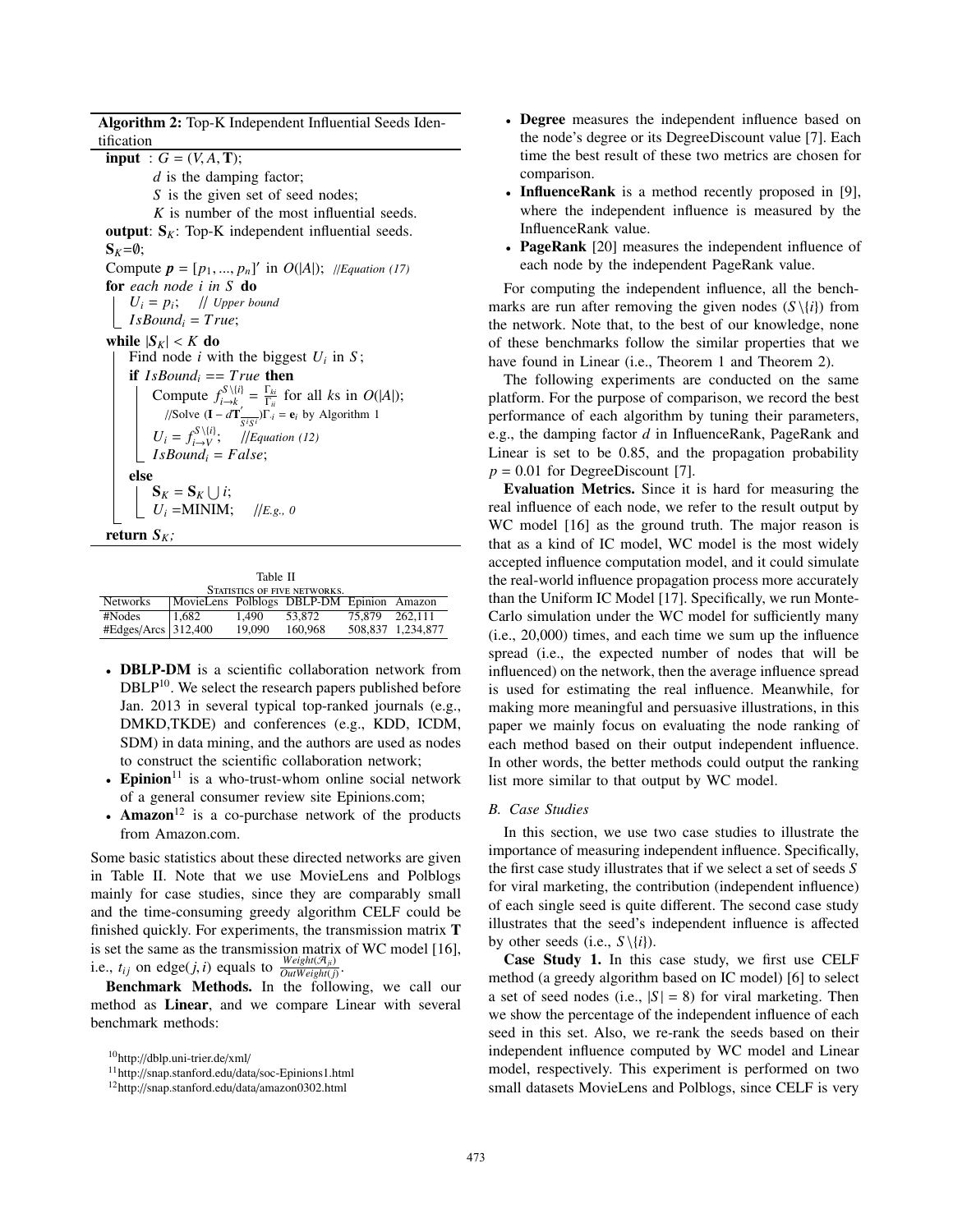|                                                                                      | Table III   |                                                                                                          |           |            |           |          |            |                |                                                                                    |  |  |
|--------------------------------------------------------------------------------------|-------------|----------------------------------------------------------------------------------------------------------|-----------|------------|-----------|----------|------------|----------------|------------------------------------------------------------------------------------|--|--|
| CASE STUDY OF THE SEED SET (TOP-8) IN MOVIELENS (MOVIE NAME) AND POLBLOGS (NODE ID). |             |                                                                                                          |           |            |           |          |            |                |                                                                                    |  |  |
| Data                                                                                 | Alg.        | Rank 1                                                                                                   | Rank 2    | Rank 3     | Rank 4    | Rank 5   | Rank 6     | Rank 7         | Rank 8                                                                             |  |  |
|                                                                                      | <b>CELF</b> | The English Patient                                                                                      | Scream    | Star Wars  | Contact   | Titanic  | Liar Liar  | Twelve Monkeys | The Saint                                                                          |  |  |
| MovieLens WC                                                                         |             | The English Patient(59.1) Contact(54.8) Scream(52.4)                                                     |           |            |           |          |            |                | Titanic(49.8) Star Wars(51.7) Liar Liar(49.6) The Saint(45.3) Twelve Monkeys(44.6) |  |  |
|                                                                                      |             | Linear The English Patient $(34.9)$ Contact $(31.3)$ Star Wars $(30.1)$ Scream $(29.6)$ Titanic $(28.1)$ |           |            |           |          |            |                | Liar Liar(27.9) The Saint(25.0) Twelve Monkeys(24.1)                               |  |  |
|                                                                                      | <b>CELF</b> | 962                                                                                                      | 154       | 1152       | 54        | 978      | 640        | 1050           | 999                                                                                |  |  |
| Polblogs                                                                             | WC.         | 962(87.0)                                                                                                | 154(79.7) | 1152(52.0) | 640(42.9) | 54(42.6) | 1050(37.8) | 999(35.0)      | 978(33.2)                                                                          |  |  |
|                                                                                      | Linear      | 962(84.1)                                                                                                | 154(63.9) | 1152(40.1) | 640(34.2) | 54(33.7) | 1050(30.0) | 999(26.7)      | 978(26.4)                                                                          |  |  |



(a) WC model (b) Linear model Figure 2. The independent influence pie graph of Movielens seeds.



time consuming. The final results are shown in Table III and Figure 2 and Figure 3, respectively.

For each dataset, the first row in Table III are the seeds selected by CELF, and the rank orders of these seeds are also given. Then, the second and the third row rank these seeds based on their independent influence  $(f_{i\to V}^{S\setminus\{i\}})$ , the number in each bracket (.) of this specific seed) computed by WC model and linear model, respectively. Let's take MovieLens as an example, we can see the seeds selected by CELF are well-known movies and they cover a number of movie genres. Thus, they may lead to the maximization of influence spread. However, the rank of the nodes based on their independent influence (independent from other seven seeds) is quite different from the CELF selection. For instance, movie "Contact" is actually more influential (Rank 2) under both WC model and Linear model. Meanwhile, we could see that the ranking lists of WC model and Linear model are quite similar. For deeper understanding, we quantify each node's independent influence, and normalize them into pie  $graphs<sup>13</sup>$ (Figure 2 and Figure 3). From these two figures we have the following interesting observations: First, the independent influence varies a lot for different seeds. This implies that the seed set *S* selected by CELF can not guarantee that each seed is useful, and it is necessary to figure out the seed's real influence; Second, the pie graphs got by WC model and Linear model are quite similar to each other, i.e., the Linear estimation is consistent with the estimation of WC model.

**Case study 2.** This is an even more straightforward yet complex case study, where the most influential and independent influential nodes in two datasets (MovieLens and DBLP-DM) are illustrated. In this case study, we first use different methods (i.e., WC, Linear, Degree, InfluenceRank, PageRank) select the Top-8 influential nodes. Then, we manually choose two set of nodes (5 movies or researchers as  $S \setminus \{i\}$  from each dataset and find the most influential nodes independent from the nodes in these two sets. The final results are illustrated in Table IV and Table V.

In the first five rows (row 1-5) of each table are the most influential nodes (at this time  $S \setminus \{i\} = \emptyset$ , i.e.,  $S = \{i\}$ ) selected by each method, and row 6-10 and row 11-15 are the most independent influential nodes with respect to two seed sets, respectively. Let's take Table V as an example, all the researchers in first five rows are famous researchers. Though the algorithms are quite different from each other, the influential researchers determined are quite similar. Meanwhile, the researchers' independent influence is affected by the given seeds  $(S \setminus \{i\})$ . It is hard to find useful information in row 6-10 and row 11-15 at the first glance, however, some interesting observations could be explained. For instance, in our collected data, both Dr. Ming-Syan Chen and Dr. Charu C. Aggarwal have close collaboration with Dr. Philip S. Yu, thus when Philip S. Yu is chosen in the given seed set, the independent influence of Ming-Syan Chen and Charu C. Aggarwal is affected a lot (this can be seen from their ranking orders in row 6-10). In contrast, when Ming-Syan Chen and Charu C. Aggarwal are included in the given seed set, Philip S. Yu will lost some independent influence (row 11-15). In summary, this case study illustrates that the nodes' independent influence is affected by other nodes in the seed sets, and the closer the nodes the more influence will be lost. Meanwhile, different algorithms output different node ranking lists, since they compute independent influence following different strategies.

#### *C. Independent Influence Computation*

In this section, we present the performance comparison on seeds ranking by independent influence computation between Linear and the benchmark methods. Specifically, we first generate a seed set *S* by randomly selecting given number  $(|S|=20, 40, 60$  or 80) of seeds from the Top-

<sup>&</sup>lt;sup>13</sup>It is worth noting that the total influence and independent influence output by WC model do not follow Theorem 1.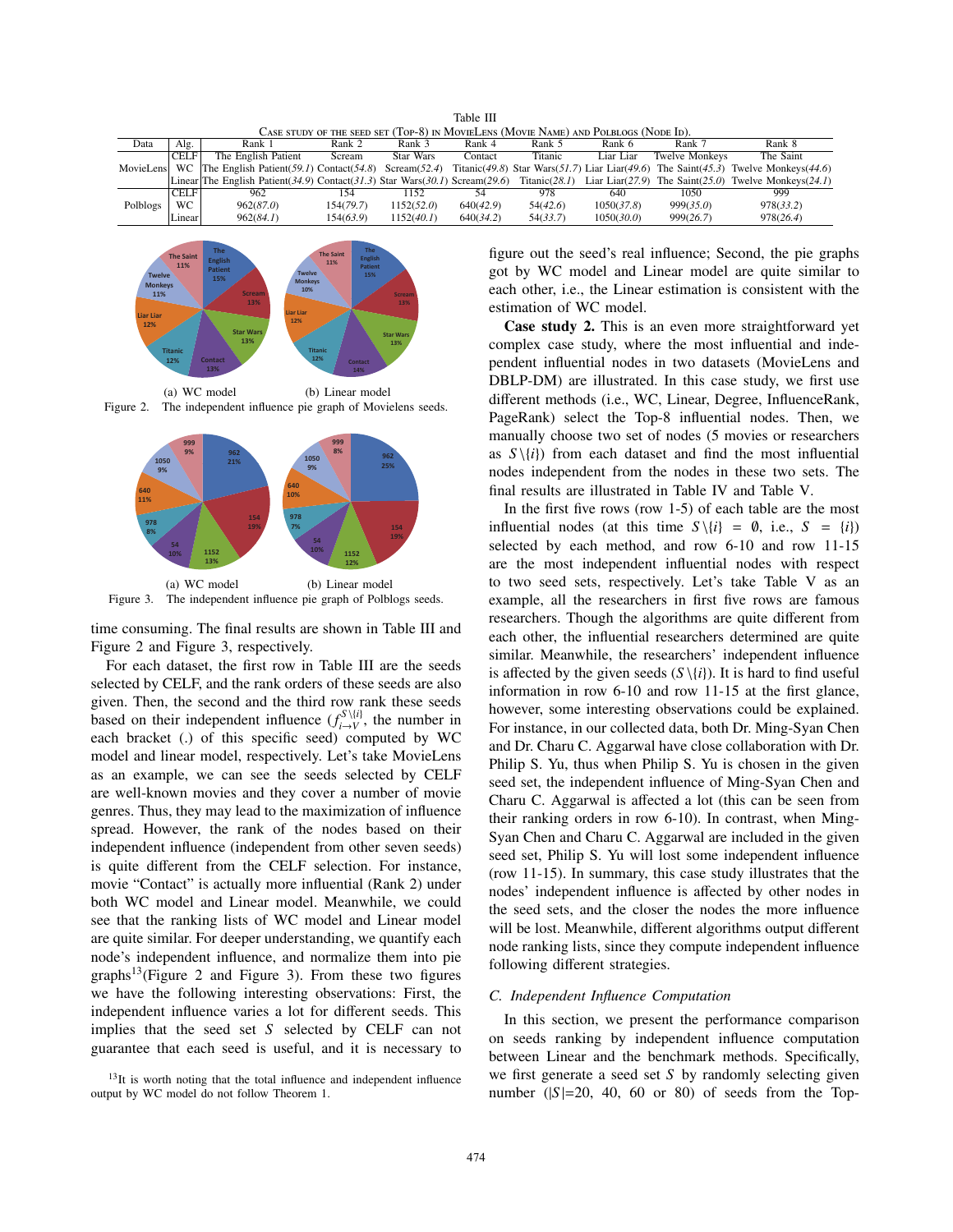| MOST INFLUENTIAL OR INDEPENDENT INFLUENTIAL (GIVEN TWO DIFFERENT SETS) NODES (MOVIES) IN MOVIELENS. |                 |                                           |         |                            |                       |                                    |                                      |                       |                       |  |
|-----------------------------------------------------------------------------------------------------|-----------------|-------------------------------------------|---------|----------------------------|-----------------------|------------------------------------|--------------------------------------|-----------------------|-----------------------|--|
| Given $(S \setminus \{i\})$                                                                         | Alg.            | Rank 1                                    | Rank 2  | Rank 3                     | Rank 4                | Rank 5                             | Rank 6                               | Rank 7                | Rank 8                |  |
|                                                                                                     | $\overline{WC}$ | The English Patient Contact               |         | <b>Star Wars</b>           | Liar Liar             | Fargo                              | Scream                               | L.A. Confidential     | Air Force One         |  |
|                                                                                                     | Linear          | The English Patient Contact               |         | Star Wars                  | Scream                | Fargo                              | Titanic                              | Liar Liar             | Air Force One         |  |
|                                                                                                     | Degree          | Star Wars                                 | Contact | Fargo                      | Return of the Jedi    | Liar Liar                          | Scream                               | The English Patient   | <b>Toy Story</b>      |  |
|                                                                                                     |                 | InfluenceRanklThe English Patient Contact |         | Star Wars                  | Fargo                 | Scream                             | Titanic                              | Liar Liar             | Return of the Jedi    |  |
|                                                                                                     | PageRank        | The English Patient Contact               |         | Star Wars                  | Scream                | Fargo                              | Titanic                              | Liar Liar             | Air Force One         |  |
| {Star Wars                                                                                          | WC.             | Scream                                    | Titanic | Chasing Amy                | L.A. Confidential     | Air Force One                      | The Fully Monty                      | Return of the Jedi    | Conspiracy Theory     |  |
| Liar Liar                                                                                           | Linear          | Scream                                    | Titanic | Air Force One              | The Fully Monty       | L.A. Confidential                  | Return of the Jedi                   | Chasing Amy           | Evita                 |  |
| Contact                                                                                             | Degree          | Return of the Jedi Scream                 |         | <b>Toy Story</b>           | <b>Twelve Monkeys</b> | Air Force One                      | The Godfather                        | Independent Day(ID4)  | Pulp Fiction          |  |
| Fargo                                                                                               | InfluenceRank   | Scream                                    |         | Titanic Return of the Jedi | The Full Monty        | L.A. Confidential                  | Air Force One                        | <b>Twelve Monkeys</b> | The Godfather         |  |
| The English Patient}                                                                                | PageRank        | Scream                                    | Titanic | Air Force One              | The Full Monty        |                                    | L.A. Confidential Return of the Jedi | Chasing Amy           | Evita                 |  |
| {Scream                                                                                             | WC.             | The English Patient Contact               |         | Star Wars                  | Liar Liar             | Fargo                              | The Fully Monty                      | L.A. Confidential     | The Game              |  |
| Air Force One                                                                                       | Linear          | The English Patient Contact               |         | Star Wars                  | Fargo                 | Liar Liar                          | The Fully Monty                      | L.A. Confidential     | Chasing Amy           |  |
| Titanic                                                                                             | Degree          | Star Wars                                 | Contact | Fargo                      | Liar Liar             | The English patient Twelve Monkeys |                                      | The Godfather         | Independence Day(ID4) |  |
| <b>Toy Story</b>                                                                                    |                 | InfluenceRankThe English Patient Contact  |         | Fargo                      | Star Wars             | Liar Liar                          | The Fully Monty                      | L.A. Confidential     | Twelve Monkeys        |  |
| Return of the Jedil                                                                                 |                 | PageRank The English Patient Contact      |         | Star Wars                  | Fargo                 | Liar Liar                          | The Fully Monty                      | L.A. Confidential     | Chasing Amy           |  |

Table IV

| Table V                                                                                                |               |              |                        |              |                  |                  |                |                  |                |  |  |
|--------------------------------------------------------------------------------------------------------|---------------|--------------|------------------------|--------------|------------------|------------------|----------------|------------------|----------------|--|--|
| MOST INFLUENTIAL OR INDEPENDENT INFLUENTIAL (GIVEN TWO DIFFERENT SETS) NODES (RESEARCHERS) IN DBLP-DM. |               |              |                        |              |                  |                  |                |                  |                |  |  |
| Given $(S \setminus \{i\})$                                                                            | Alg.          | Rank 1       | Rank 2                 | Rank 3       | Rank 4           | Rank 5           | Rank 6         | Rank 7           | Rank 8         |  |  |
|                                                                                                        | WС            | P.S.Yu       | J. Han                 | C. Faloutsos | H. Wang          | E. J. Keogh      | C. C. Aggarwal | J. Pei           | K. Wang        |  |  |
|                                                                                                        | Linear        | P.S.Yu       | J. Han                 | C. Faloutsos | M. Chen          | Eamonn J. Keogh  | K. Wang        | J. Pei           | C. C. Aggarwal |  |  |
|                                                                                                        | Degree        | J. Han       | P.S.Yu                 | C. Faloutsos | J. Pei           | O. Yang          | E. J. Keogh    | K. Wang          | H. Mannila     |  |  |
|                                                                                                        | InfluenceRank | P.S.Yu       | J. Han                 | C. Faloutsos | M. Chen          | E. J. Keogh      | K. Wang        | J. Pei           | C. C. Aggarwal |  |  |
|                                                                                                        | PageRank      | P.S.Yu       | J. Han                 | C. Faloutsos | M. Chen          | E. J. Keogh      | K. Wang        | J. Pei           | C. C. Aggarwal |  |  |
|                                                                                                        | WC.           |              | H. Mannila H. Kargupta | V. Kumar     | J. Pei           | P. Melville      | T. Jiang       | N. Abe           | J. Sun         |  |  |
| {P. S. Yu, J. Han                                                                                      | Linear        | H. Mannila   | O. Yang                | K. Wang      | E. Bertino       | S. Parthasarathy | V. Kumar       | H. Kriegel       | M. Chen        |  |  |
| C. Faloutsos                                                                                           | Degree        | O. Yang      | H. Mannila             | Z. Chen      | H. Xiong         | H. Kriegel       | M. J. Zaki     | J. X. Yu         | V. Kumar       |  |  |
| E. J. Keogh, H. Wang} InfluenceRank                                                                    |               | M. Chen      | K. Wang                | O. Yang      | S. Parthasarathy | E. Bertino       | H. Mannila     | H. Kargupta      | J. Pei         |  |  |
|                                                                                                        | PageRank      | H. Mannila   | O. Yang                | K. Wang      | E. Bertino       | S. Parthasarathy | V. Kumar       | H. Kriegel       | M. Chen        |  |  |
|                                                                                                        | WС            | J. Han       | C. Faloutsos           | P.S. Yu      | A. Gionis        | E. J. Keogh      | T. Jiang       | H. Mannila       | J. Wang        |  |  |
| {M. Chen, J. Pei                                                                                       | Linear        | J. Han       | P.S.Yu                 | C. Faloutsos | E. J. Keogh      | H. Mannila       | E. Bertino     | T. Li            | P. Smyth       |  |  |
| C. C. Aggarwal                                                                                         | Degree        | C. Faloutsos | J. Han                 | E. J. Keogh  | H. Mannila       | H. Xiong         | W. Fan         | J. X. Yu         | H. Kriegel     |  |  |
| K. Wang, Q. Yang}                                                                                      | InfluenceRank | J. Han       | P.S.Yu                 | C. Faloutsos | E. J. Keogh      | E. Bertino       | H. Mannila     | S. Parthasarathy | P. Smyth       |  |  |
|                                                                                                        | PageRank      | J. Han       | P.S.Yu                 | C. Faloutsos | E. J. Keogh      | H. Mannila       | E. Bertino     | T. Li            | P. Smyth       |  |  |

100 nodes with highest degree. Then, we rank these seeds by Linear and the benchmarks, respectively. Finally, we compute and compare the Spearman correlations (the bigger the better) $14$  between these rankings with the ground truth (i.e., 20,000 times Monte-Carlo simulation of WC model). Meanwhile, we record the running time. With respect to each dataset, the above procedure will be run 4 times for each size of seed set, and the average results are used for final comparison.

The experimental results on DBLP-DM, Epinion and Amazion are shown in Figure 4, Figure 5 and Figure 6, respectively. We could find the similar observations from these figures: For the effectiveness comparison, the rankings of Linear method have the highest Spearman Correlation values with the ground truth for most of the time, while Degree based methods perform the worst since the nodes with the highest degree may not be most influential and vice versa; For the efficiency issue, we could see that it is most time consuming to run the WC model and our Linear method is as fast as PageRank, while degree based methods are very efficient since they only need to search the nodes once. In summary, Linear method could effectively and efficiently rank the seeds based on their independent influence.

### *D. Top-K Influential Seeds Identification*

In this section, we provide empirical validation on the second application, Top-K independent influential seeds i-







dentification from seed set *S*. The experimental setup is similar to that in Section V-C: First, we generate a seed set *S* by randomly selecting given number  $(|S|=20, 40,$ 60 or 80) of seeds from the Top-100 nodes with highest degree. Then, we identify the Top-10 (i.e., we fix  $K=10$ )

<sup>&</sup>lt;sup>14</sup>http://en.wikipedia.org/wiki/Spearman's\_rank\_correlation\_coefficient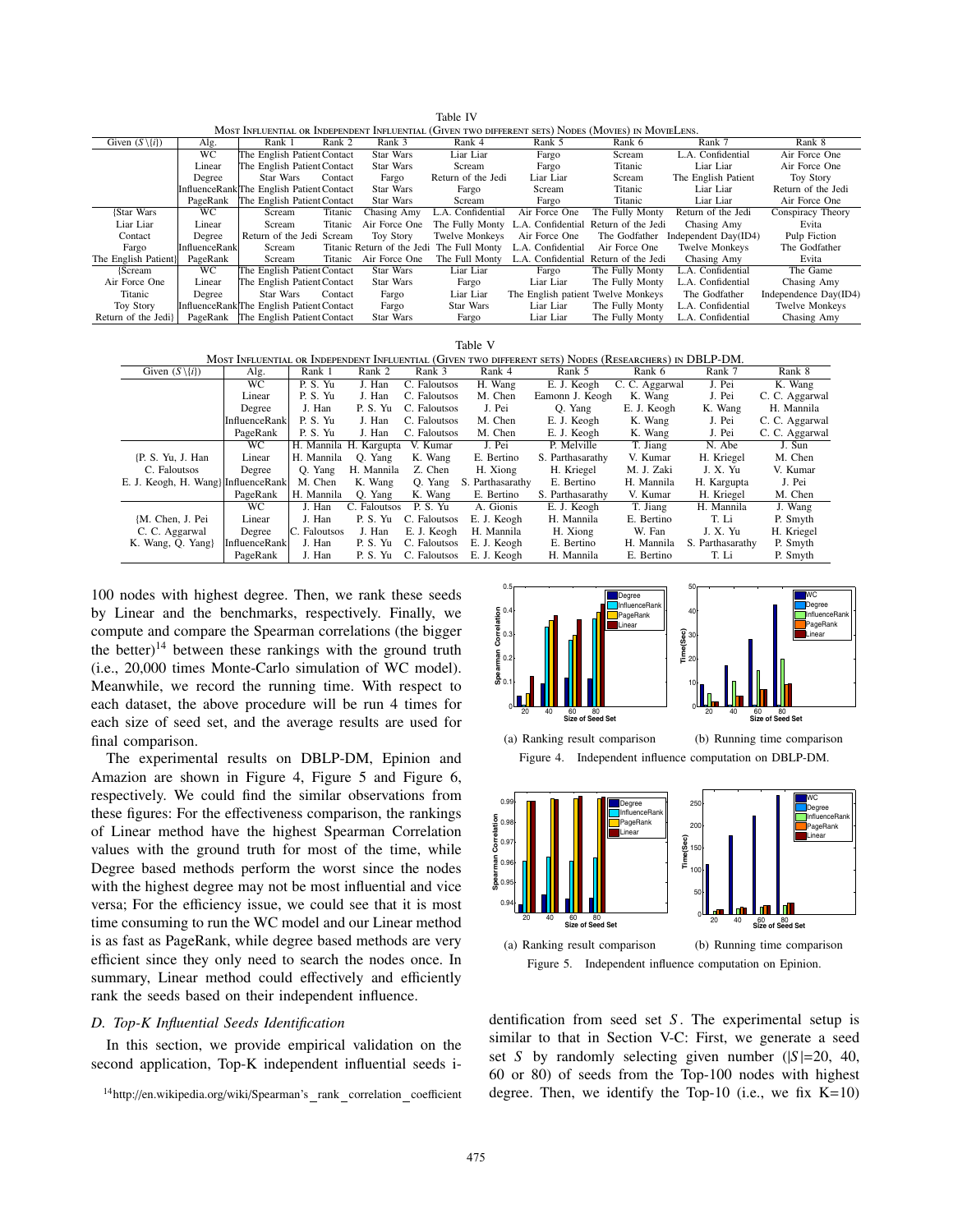

independent influential seeds from each of these sets by Linear (Algorithm 2) and the benchmarks. For comparing the effectiveness of each method, we compute the Jaccard similarity (the bigger the better)<sup>15</sup> of their outputs with the ground truth (i.e., Top-10 seeds output by the 20,000 times Monte-Carlo simulation of WC model). Also, this procedure is run 4 times for each size of seed set on each dataset, and the average values are used for final comparison.

Besides computing the Jaccard similarity of the Top-10 seeds, we also compare each method's running time and the effectiveness of our proposed upper bounds in Algorithm 2. Along this line, the experimental results on DBLP-DM, Epinion and Amazion can be found in Figure 7, Figure 8 and Figure 9, respectively. For the Jaccard similarity comparison (the leftmost subfigures), we can see that the most influential seeds identified by Linear have the largest overlaps with the ground truth, with the average Jaccard similarity value bigger than 0.79. For the running time comparison (the middle subfigures), WC model and InfluenceRank are the most and second most time consuming algorithms. Among these algorithms, Degree is the fastest algorithm, however, it performs the worst with respect to Top-10 seeds identification (Figure 7(a), Figure 8(a) and Figure 9(a)). Meanwhile, in this experiment Linear becomes much faster than PageRank, and this is due to the help of our upper bounds. More specifically, we demonstrate the effectiveness of our upper bounds by presenting the number of searched nodes (i.e., *N*) for finding the Top-10 independent influential seeds in each seed set (the rightmost subfigures). We can observe that this number is comparably small with respect to the size of the entire seed set, which also indicates that Algorithm 2 is scalable.

### VI. Concluding Remarks And Future Work

In this paper, we provided a focused study on measuring the node's independent influence by a linear social influence model. Along this line, we first presented the definition of linear social influence model and the independent influence in detail. Then, we found two properties of the proposed independent influence, i.e., the influence of a set of nodes

(this node set may be selected manually or by some algorithms, e.g., CELF) is actually the sum of their independent influence and the independent influence is no bigger than each seed's original influence. Moreover, we applied this independent influence computation for seeds ranking and quickly identifying Top-K independent influential seeds from the seed set. Finally, an empirical study was conducted on five network datasets, and the results demonstrated the effectiveness and efficiency of the proposed independent influence measures.

This paper provides an introduction of the problem space in independent social influence analysis. The area is still in its infancy, and we anticipate that more techniques will be developed. Specifically, in the future, we plan to find more reasonable metrics on influence evaluation. Meanwhile, quickly identifying the Bottom-K influential seeds and the topic-sensitive [23] independent social influence computations are also possible directions for future research.

### VII. Acknowledgements

The work described in this paper was supported by grants from Natural Science Foundation of China (Grant No. 61073110), Research Fund for the Doctoral Program of Higher Education of China (Grant No. 20113402110024), and National Key Technology Research and Development Program of the Ministry of Science and Technology of China (Grant No. 2012BAH17B03). Enhong Chen gratefully acknowledges the support of Huawei Technologies Co., Ltd. (Grant No. YBCB2012086).

#### **REFERENCES**

- [1] C. C. Aggarwal, *An introduction to social network data analytics*. Springer, 2011.
- [2] J. Sun and J. Tang, "A survey of models and algorithms for social influence analysis," in *Social Network Data Analytics*. Springer, 2011, pp. 177–214.
- [3] P. Domingos and M. Richardson, "Mining the network value of customers," in *SIGKDD*. ACM, 2001, pp. 57–66.
- [4] J. Goldenberg, B. Libai, and E. Muller, "Talk of the network: A complex systems look at the underlying process of word-of-mouth," *Marketing letters*, vol. 12, no. 3, pp. 211–223, 2001.
- [5] M. Granovetter, "Threshold models of collective behavior," *American journal of sociology*, pp. 1420–1443, 1978.
- [6] J. Leskovec, A. Krause, C. Guestrin, C. Faloutsos, J. VanBriesen, and N. Glance, "Cost-effective outbreak detection in networks," in *SIGKDD*. ACM, 2007, pp. 420–429.
- [7] W. Chen, Y. Wang, and S. Yang, "Efficient influence maximization in social networks," in *SIGKDD*. ACM, 2009, pp. 199–208.
- [8] W. Chen, C. Wang, and Y. Wang, "Scalable influence maximization for prevalent viral marketing in large-scale social networks," in *SIGKDD*. ACM, 2010, pp. 1029–1038.
- [9] K. Jung, W. Heo, and W. Chen, "Irie: Scalable and robust influence maximization in social networks," in *ICDM*. IEEE, 2012, pp. 918– 923.
- [10] B. Xiang, Q. Liu, E. Chen, H. Xiong, Y. Zheng, and Y. Yang, "Pagerank with priors: An influence propagation perspective," in *IJCAI*, 2013, pp. 2740–2746.
- [11] A. Anagnostopoulos, R. Kumar, and M. Mahdian, "Influence and correlation in social networks," in *SIGKDD*. ACM, 2008, pp. 7–15.

<sup>15</sup>http://en.wikipedia.org/wiki/Jaccard index